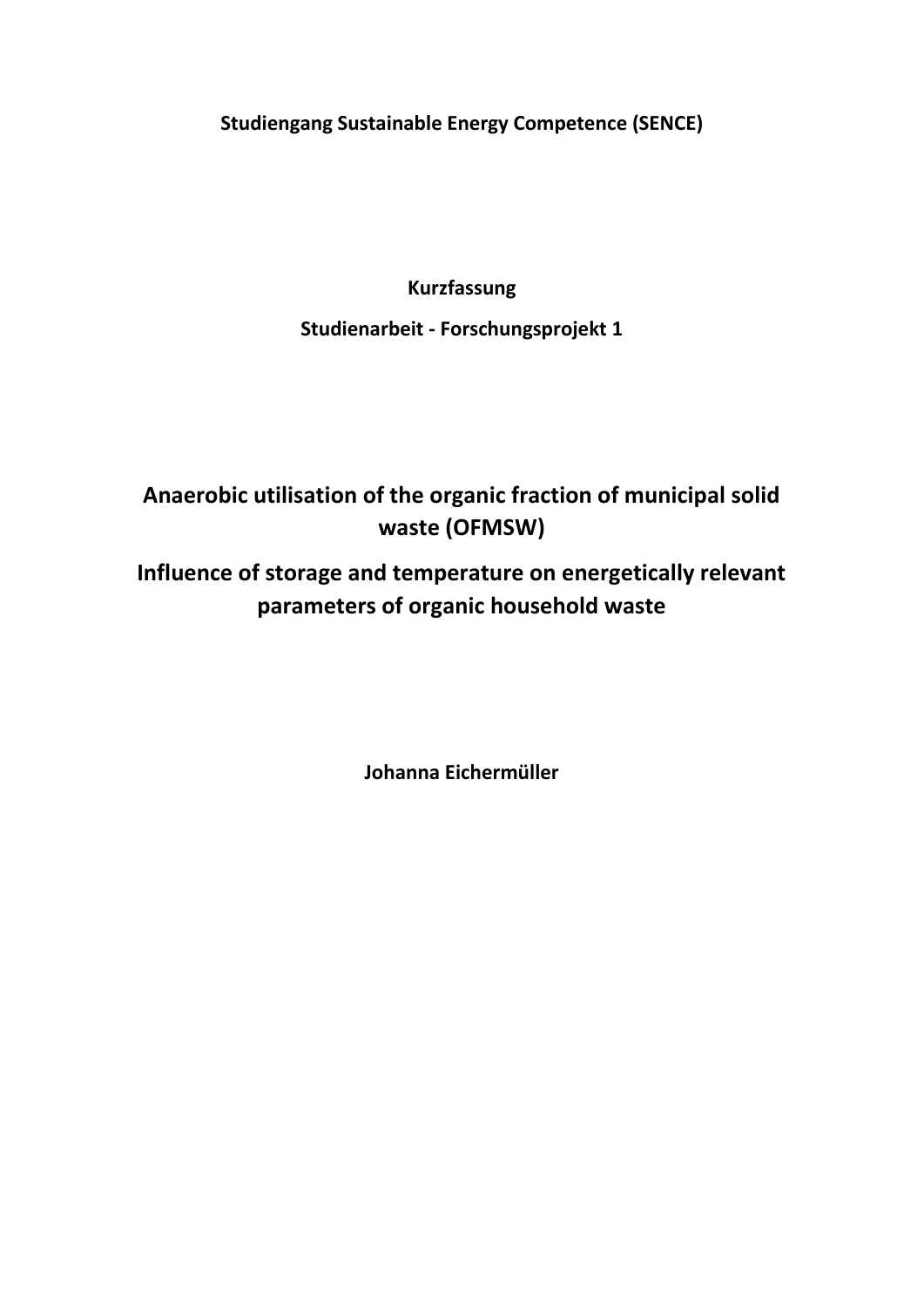#### **1. Introduction**

Management of OFMSW in Germany, unlike organic residuals from food industry, agriculture, etc. which is privately organised, is regulated by public law and organised through urban and rural district administrations that hence have access to organic waste as a resource. Since 2015, OFMSW must be collected separately according to § 11 I KrWG (Waste Management Act - *Kreislaufwirtschaftsgesetz*), leading to increasing volumes for utilisation, though separate collection is not yet comprehensively introduced (Kern et al. 2012; Kern and Raussen 2014; Thärichen 2016). Composting is still the dominating method for treatment of OFMSW, but with a growing trend towards anaerobic digestion (AD) which is considered as the more environmentally sound method as it combines energy recovery through biogas generation with utilisation of the digestate (Kern et al. 2010; Kaltschmitt et al. 2016).

#### **2. Material and methods**

#### **2.1. Framework and experimental set-up**

The aim of this study was to characterise the influence of storage time and temperature on OFMSW as a substrate for AD to draw conclusions for optimised waste management. Further, selected samples were compressed and stored airtight similar to handling of maize silage as a substrate in agricultural biogas plants to test how energy content within OFMSW can be preserved during storage. Energetically relevant parameters of representative samples of fresh food waste based on an existing recipe were captured during two testing series every other day over 20 days of storage at 20°C respectively 5°C, both at 75% relative humidity [\(Figure 1\)](#page-1-0). Sample composition was based on equal parts of fresh mass (FM) out of five food categories with 34 products in total.



<span id="page-1-0"></span>*Figure 1: Experimental set-up*

To compare how characteristics of the testing substrate change under ensiled storage conditions, for each of the two test series samples were filled into plastic bags, compressed and sealed airtight. These ensiled samples were analysed after 20 and 40 days to compare the results for different storage conditions.

#### **2.2. Lab analysis**

Visible signs of biodegradation, loss of FM, dry matter (DM) and volatile solid (VS) content, pH, as well as potential methane production based on elementary composition of CHNO were captured in the course of storage time. Additionally, the higher heating value of selected samples was determined to compare with calculated methane yields. Stoichiometric biogas potential was calculated according to [Equation 1](#page-1-1) based on (Buswell 1936) and complemented by (Boyle 1976):

$$
C_nH_aO_bN_cS_d + \left(n - \frac{a}{4} - \frac{b}{2} + \frac{3}{4}c + \frac{d}{2}\right)H_2O
$$
  
\n
$$
\rightarrow \left(\frac{n}{2} - \frac{a}{8} + \frac{b}{4} + \frac{3}{8}c - \frac{d}{4}\right)CO_2 + \left(\frac{n}{2} + \frac{a}{8} - \frac{b}{4} - \frac{3}{8}c - \frac{d}{4}\right)CH_4 + cNH_3 + dH_2S
$$

<span id="page-1-1"></span>*Equation 1: Stoichiometric biogas production*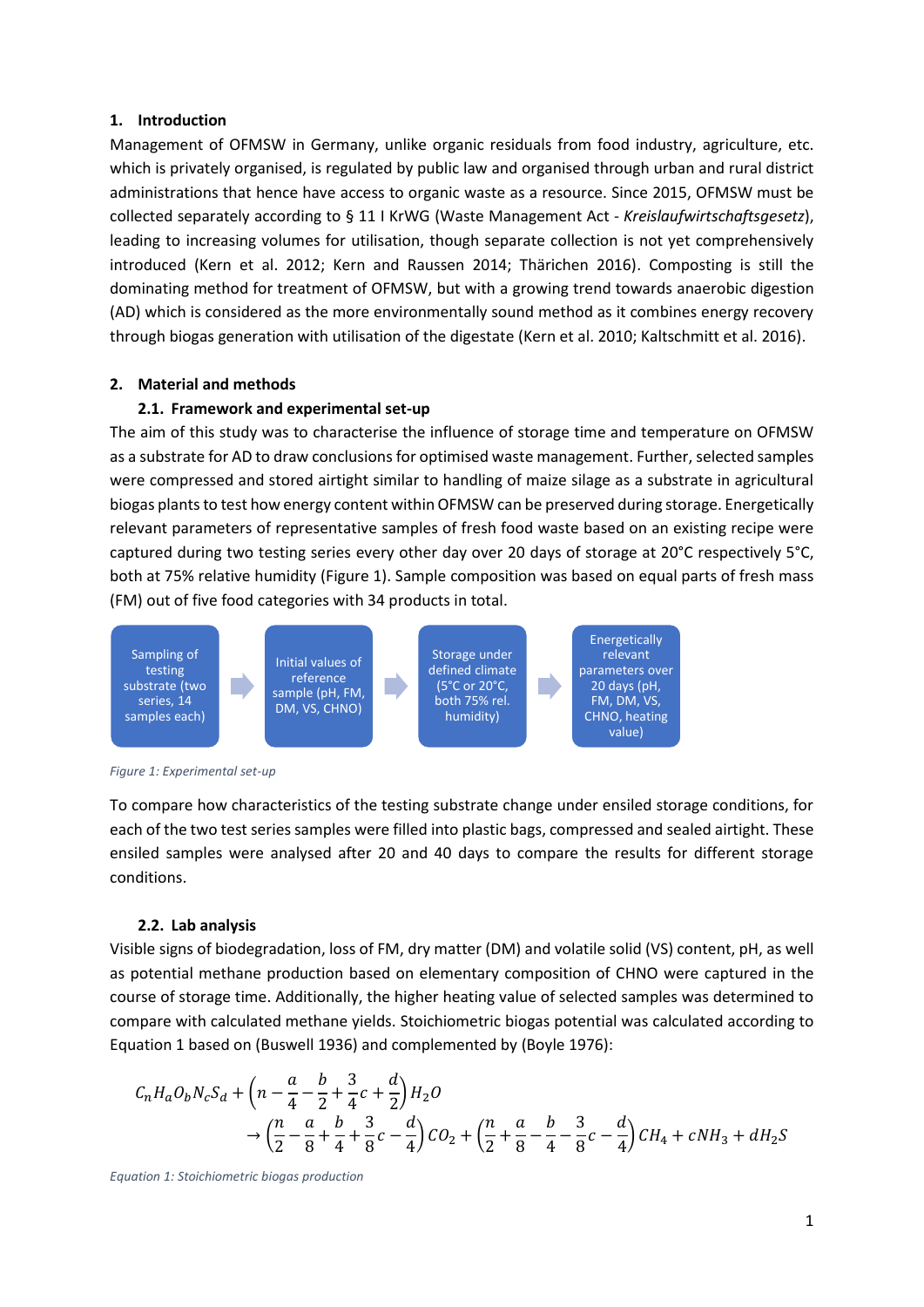#### **3. Results and discussion**

Biodegradation visibly increased over storage time and at a much quicker rate for samples stored at warmer conditions, leading to loss of FM, especially through evaporation of water, but also reduction of the remaining DM and VS content. Especially for storage at 20°C, significant losses of VS resulted in reduced biogas potential of the remaining matter and thus less energy content [\(Figure 2\)](#page-2-0). Determination of HHV shows very similar development as the energy content calculated based on stoichiometric biogas production and an assumed methane content of 60% with a heating value of 9,97 kWh/m<sup>3</sup>s. (Fachagentur Nachwachsende Rohstoffe e.V. 2016)



<span id="page-2-0"></span>

It was tested how above-mentioned characteristics of the substrate change when stored under silage conditions at 20°C and 5°C, with regard to different pressure used for ensiling. Conservation of energy content in OFMSW was successful with FM and VS being largely preserved after 20 and even after 40 days of storage, accompanied by a reduction of pH pointing to an effective silage process as well as hydrolysis of the substrate. Influence of storage time and surrounding temperature could be minimised for the silage samples compared to those stored under aerobic conditions.

### **4. Conclusions and recommendations for biogas plant operations and optimized wastemanagement**

Results of this study give detailed information how biodegradation of OFMSW during storage before treatment impacts its potential for AD, allowing waste management and AD plant operators to optimise waste logistics and feeding of biogas plants. The collected data allow to build the foundation for a tool on modelling storage conditions for organic waste, as the effects of external temperature and storage time on waste characteristics for other than the investigated conditions can be derived mathematically. Storage of OFMSW under silage conditions can be a perspective for future waste management systems and should be the focus of further research as it can minimise energy losses. The silage test carried out in this study lead to a decline in pH, conservation of water content and prehydrolysis of the substrate, which poses challenges through the risk for acidification and process instabilities (Campuzano and González-Martínez 2016), but at the same time can be seen as a pretreatment step for AD (Nilsson Påledal et al. 2018), shortening the time that is needed for biogas generation.